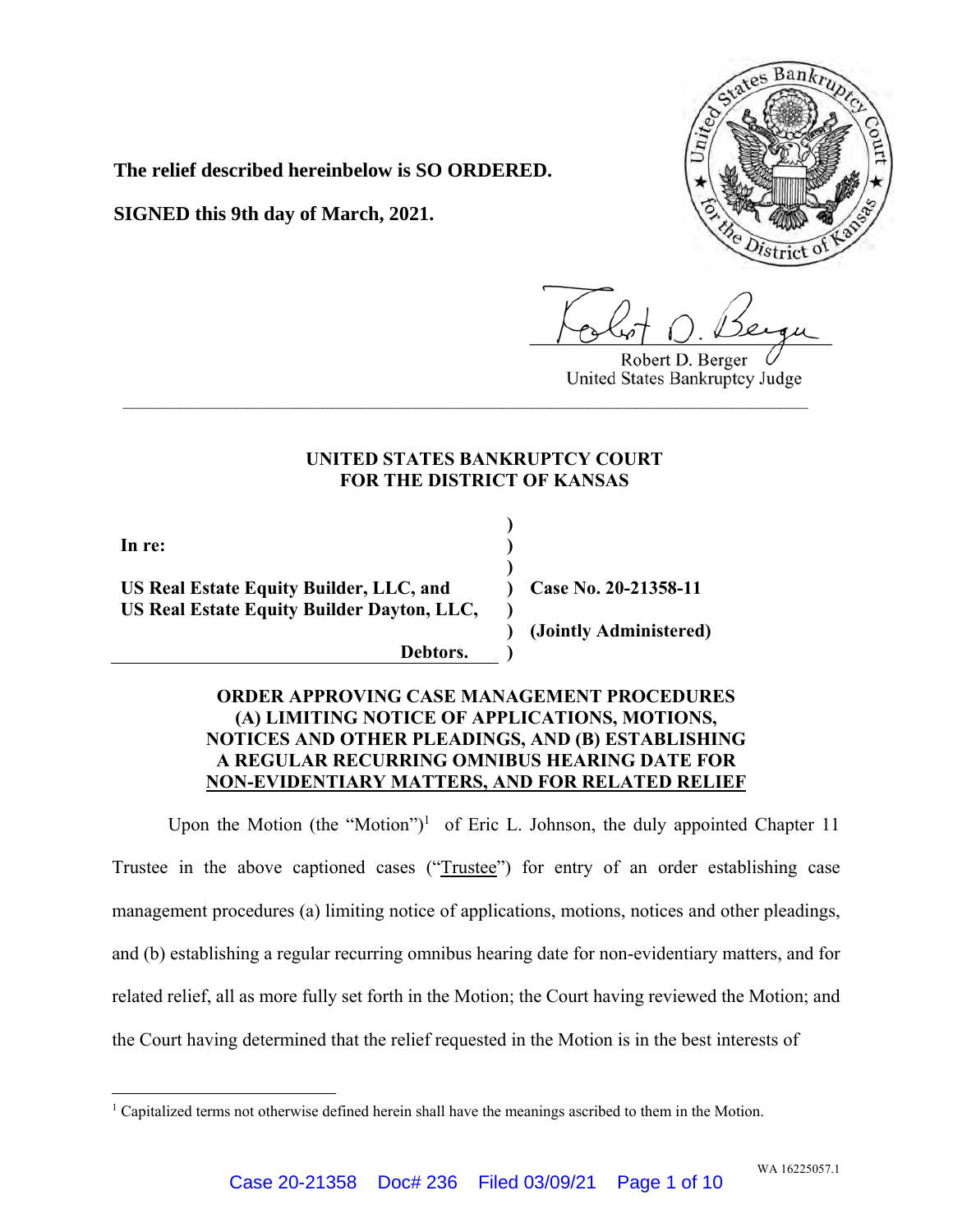Debtors, their estates, creditors and other parties-in-interest; and it appearing that notice of the Motion was good and sufficient under the particular circumstances and that no other or further notice need be given; and upon the record herein; and after due deliberation thereon; and good and sufficient cause appearing therefor, it is hereby ORDERED THAT:

1. The Motion is GRANTED as set forth herein.

2. The Case Management Procedures set forth on Exhibit 1 hereto are approved and will govern all aspects of these chapter 11 cases.

3. Notwithstanding the foregoing, the Bankruptcy Code, the Bankruptcy Rules, and the Local Rules, as amended from time to time and as supplemented by any applicable General Orders or Administrative Orders entered in this District, will apply in these chapter 11 cases by default, except to the extent the Case Management Procedures provide otherwise.

4. The Court hereby establishes the first Thursday of each month at one o'clock p.m. as the regularly scheduled recurring omnibus docket date at which time, all non-evidentiary motions, applications, and other matters in these cases will be taken up. Parties are directed to schedule their hearings in accordance with the Case Management Procedures.

5. Trustee shall serve the Case Management Procedures on the Master Service List (as defined in the Case Management Procedures). Additionally, parties may request a copy of the Case Management Procedures from Trustee's proposed counsel.

6. In the event that the Case Management Procedures are modified during these chapter 11 cases, Trustee shall redistribute the Case Management Procedures to the Master Service List.

#### IT IS SO ORDERED.

**# # #**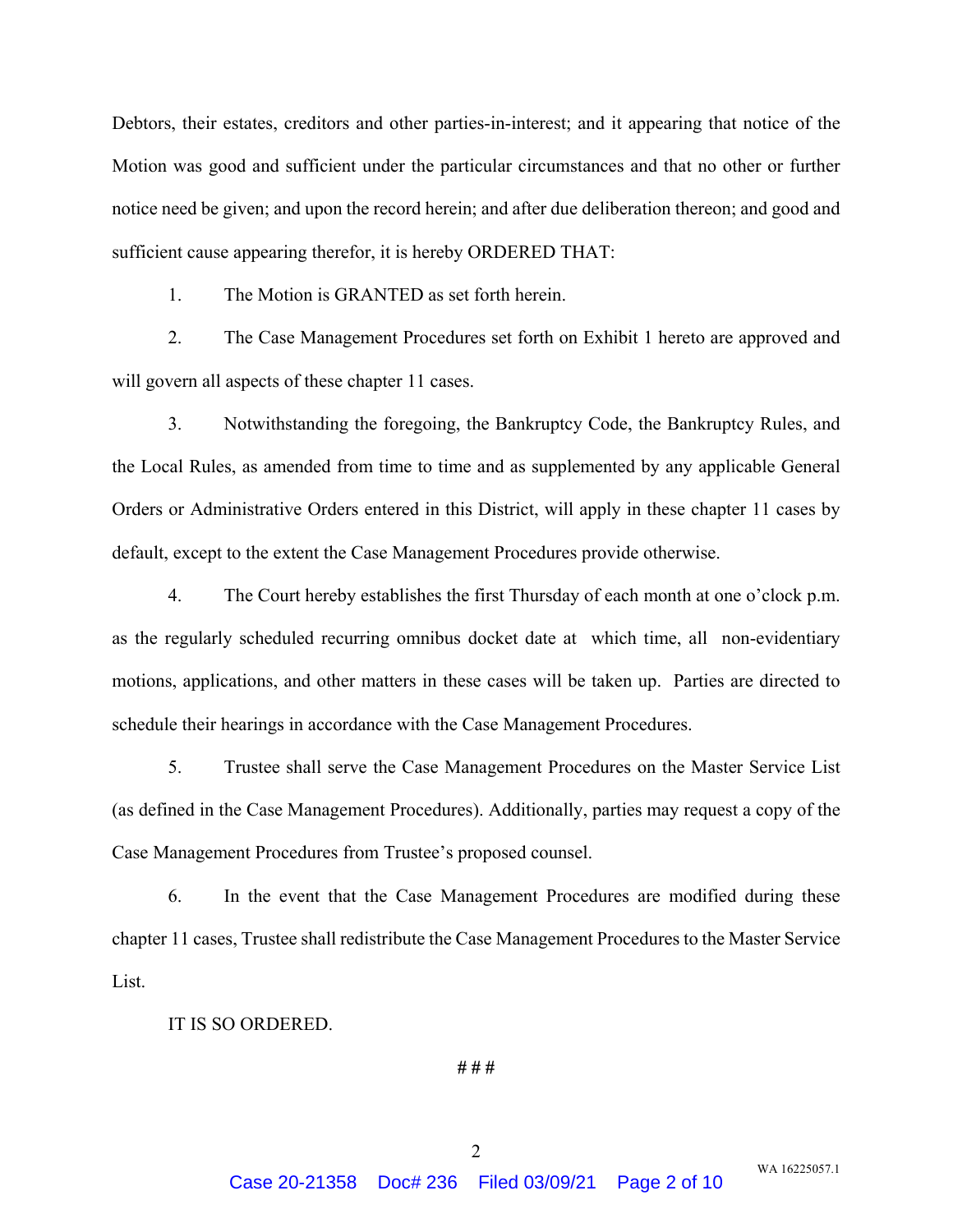Submitted by:

## SPENCER FANE LLP

By: */s/ Eric L. Johnson*  Eric L. Johnson KS #20542 Andrea M. Chase KS #26307 1000 Walnut St., Suite 1400 Kansas City, Missouri 64106-2140 Phone: 816-474-8100 Facsimile: 816-474-3216 Email: ejohnson@spencerfane.com achase@spencerfane.com

and

James A. Lodoen (0173605) *admitted pro hac vice* 100 South 5th Street, Suite 2500 Minneapolis, Minnesota 55402 Phone: (612) 268-7000 Facsimile: (612) 268-7001 Email: jlodoen@spenerfane.com

### COUNSEL FOR CHAPTER 11 TRUSTEE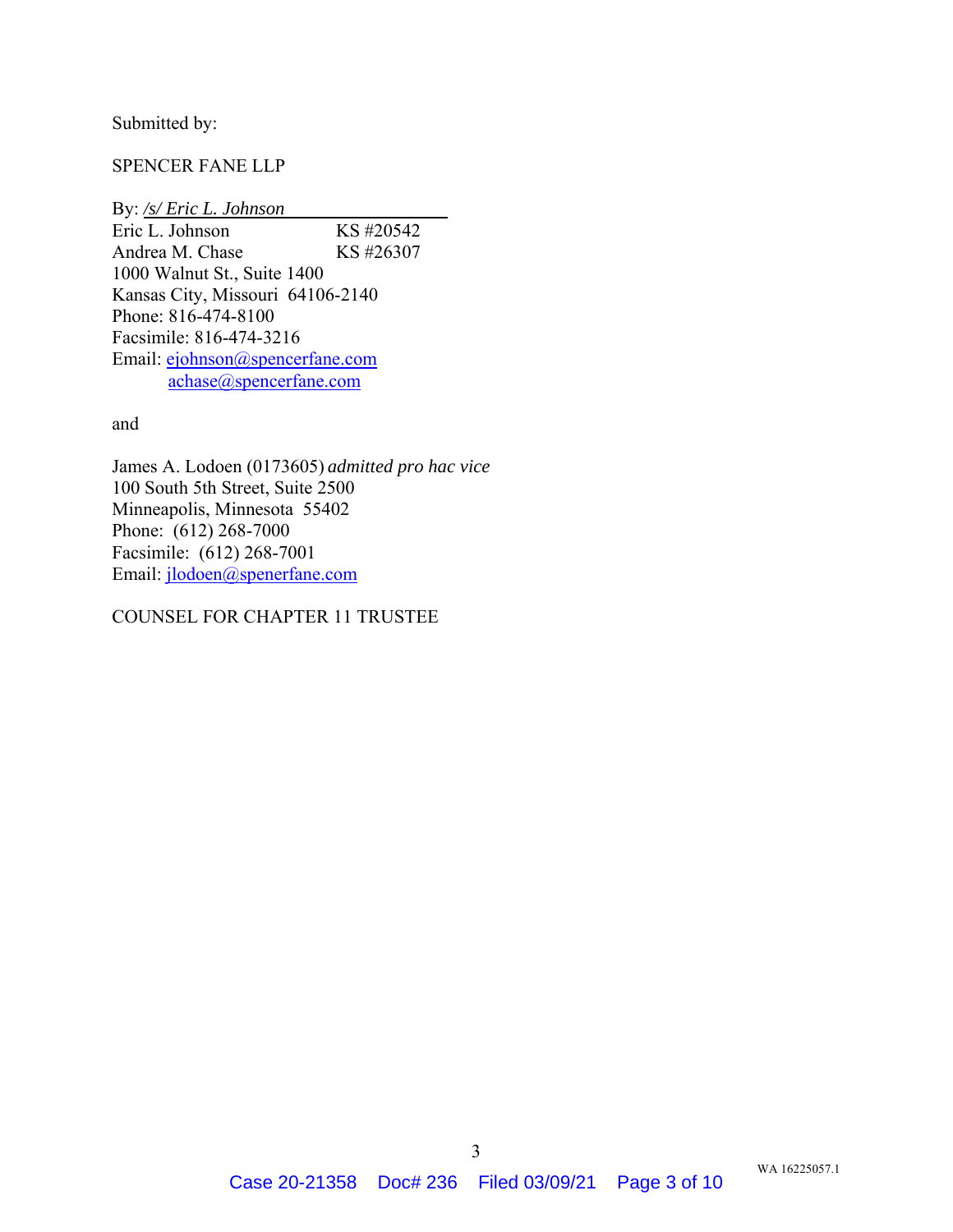### **EXHIBIT 1 – CASE MANAGEMENT PROCEDURES**

## **UNITED STATES BANKRUPTCY COURT FOR THE DISTRICT OF KANSAS**

**) ) ) ) ) )**

**In re:** 

**US Real Estate Equity Builder, LLC, and US Real Estate Equity Builder Dayton, LLC,1**

 **)** 

**Case No. 20-21358-11** 

**(Jointly Administered)** 

 **Debtors.** 

## **CASE MANAGEMENT PROCEDURES**

These case management procedures ("Case Management Procedures") have been approved by the United States Bankruptcy Court for the District of Kansas (the "Court") for the chapter 11 cases of the above-captioned debtors (collectively, "Debtors") pursuant to the Chapter 11 Trustee's motion for entry of an order approving case management procedures, (a) limiting notice of applications, motions, notices and other pleadings, and (b) establishing a regular recurring omnibus hearing date for non-evidentiary matters, and granting related relief (the "Motion")<sup>2</sup>

On March , 2021, the Court entered an order (the "Order") approving these Case Management Procedures. Anyone may obtain a copy of the Order, as well as any document filed with the Court in these chapter 11 cases by accessing the Court's Electronic Filing System at https://ecf.ksb.uscourts.gov/, for a fee. The Case Management Procedures will also be available on the Court's website at: https://www.ksb.uscourts.gov/specific-case-information.

## **I. HEARING PROCEDURES**

 $\overline{a}$ 

## **A. All Matters to Be Heard at Omnibus Hearings.**

The Court has established the first Thursday of each month at 1:00 p.m. as the regular,

<sup>&</sup>lt;sup>1</sup> The primary address of both Debtors is 440 E. 63<sup>rd</sup> St., Kansas City, MO 64110. The last four digits of the EIN of US Real Estate Equity Builder, LLC is xx-xxx3014 and for US Real Estate Equity Builder Dayton, LLC is xxxxx9442.

<sup>&</sup>lt;sup>2</sup> Capitalized terms used herein and not otherwise defined shall have the meanings ascribed to them in the Motion.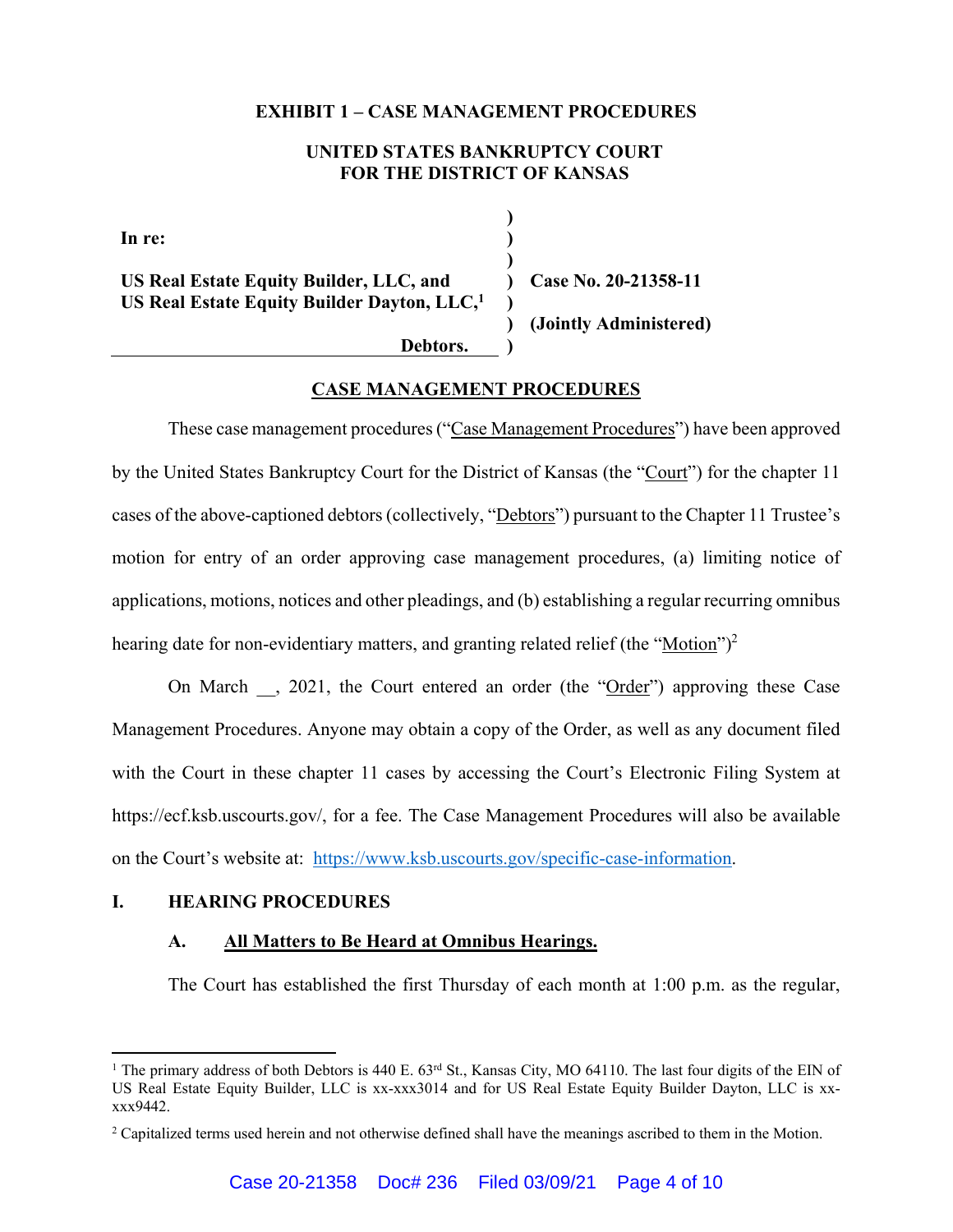recurring omnibus hearing date to consider all Court Filings (as defined herein) in these chapter 11 cases (collectively, the "Omnibus Hearings"). Notwithstanding any local rules to the contrary, parties may only schedule Requests for Relief (as defined herein) for hearing at an Omnibus Hearing scheduled to occur at least 14 days after service of the notice of the Request for Relief (without taking into consideration any additional time otherwise required pursuant to Bankruptcy Rule 9006(f); provided that any party may request an emergency hearing pursuant to applicable local rules (an "Emergency Hearing")). Unless the Court orders otherwise, any Request for Relief that purports to set a hearing on a date or time at which no Omnibus Hearing is scheduled will automatically and without further order of the Court be heard at the next regularly scheduled Omnibus Hearing that is at least 14 days after the date such Request for Relief is filed and served.

# **II. OMNIBUS HEARINGS**

### **A. DATE AND TIME**

Subject to further order of the Court, the first ten Omnibus Hearings will be held on the following dates and times:

- 1. March 4, 2021, at 1:00 p.m. (prevailing Central Time);
- 2. April 1, 2021, at 1:00 p.m. (prevailing Central Time);
- 3. May 6, 2021, at 1:00 p.m. (prevailing Central Time);
- 4. June 3, 2021, at 1:00 p.m. (prevailing Central Time);
- 5. July 1, 2021, at 1:00 p.m. (prevailing Central Time);
- 6. August 5, 2021, at 1:00 p.m. (prevailing Central Time);
- 7. September 2, 2021, at 1:00 p.m. (prevailing Central Time);
- 8. October 7, 2021, at 1:00 p.m. (prevailing Central Time);
- 9. November 4, 2021, at 1:00 p.m. (prevailing Central Time; and
- 10. December 2, 2021, at 1:00 p.m. (prevailing Central Time).

At or before the last scheduled Omnibus Hearing set forth above, Trustee will request, and the Court will schedule, additional Omnibus Hearings. Upon scheduling, the Trustee will file a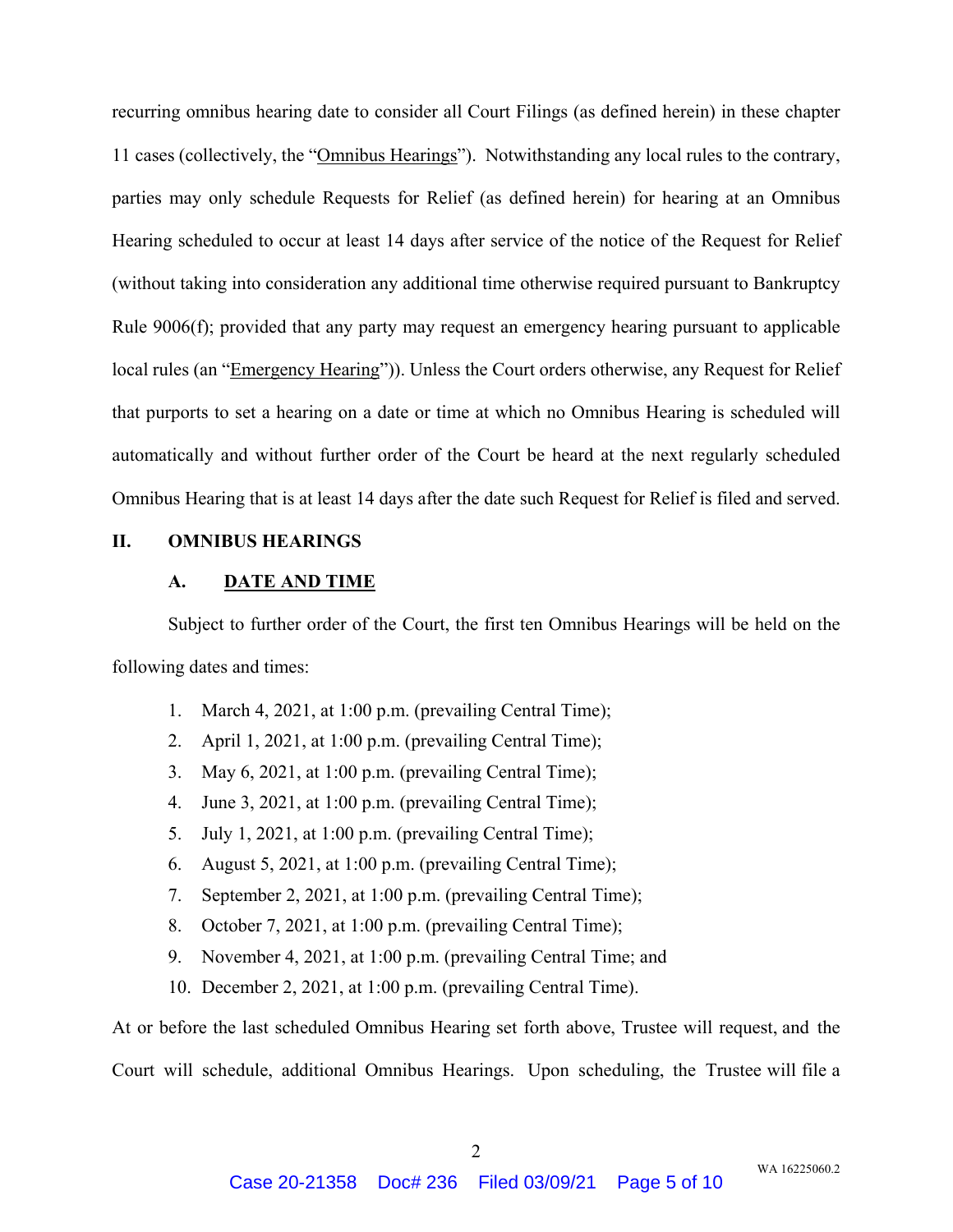notice of such Omnibus Hearings with the Court. Entities may contact the Court for information concerning all scheduled Omnibus Hearings.

#### **B. TYPE OF HEARING**

Unless otherwise ordered by the Court, the Omnibus Hearings will be non-evidentiary and be conducted telephonically. The call-in number for the Court is: 1-877-336-1839, Access Code 9622640. If a party seeks to have an evidentiary hearing heard on an Omnibus Hearing Date, such party must request from the Court at least fourteen (14) days prior to the scheduled Omnibus Hearing Date to have such hearing heard on an evidentiary basis and notify the Trustee, the United States Trustee, and any Affected Party of such request. The Court will ultimately decide whether to set such matter for evidentiary hearing on the requested Omnibus Hearing Date, a later Omnibus Hearing Date, or such other special setting.

## **III. HEARING AGENDA**

Two business days before each hearing, Trustee must prepare and file a hearing agenda (each a "Proposed Hearing Agenda") for the convenience of the Court and counsel. This Proposed Hearing Agenda will not be determinative of the matters to be heard at the respective hearing or whether there will be a settlement or a continuance. The Proposed Hearing Agenda will include, to the extent known by Trustee's counsel:

- 1. the title and docket number of each Court Filing scheduled for hearing, including the initial Request for Relief and any Objections (as defined herein) or other documents related thereto;
- 2. notice of whether the matters are contested or uncontested;
- 3. notice of whether the matters have settled or are proposed to be continued; and
- 4. other comments that may assist the Court.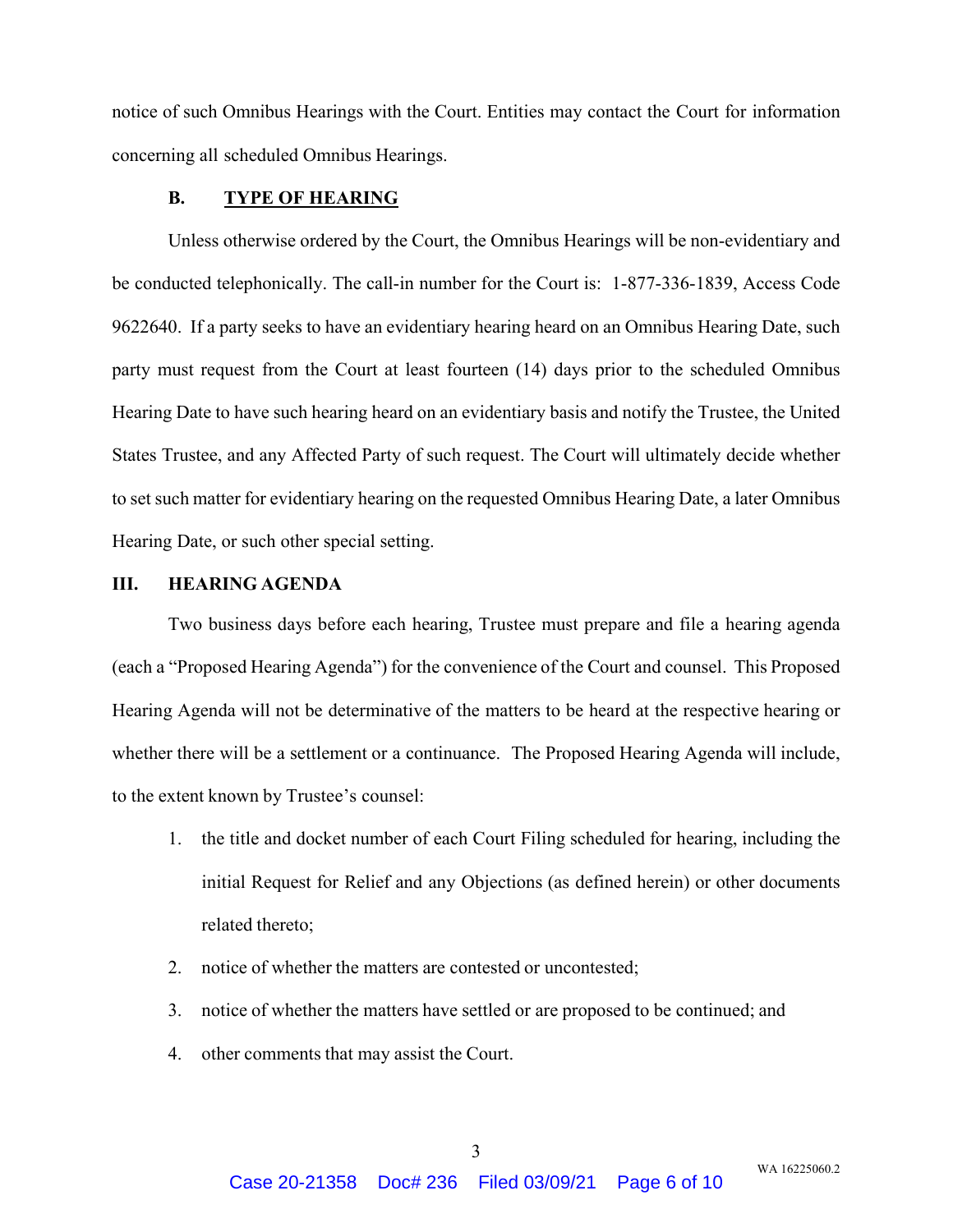Trustee is authorized, but not directed, to amend a Proposed Hearing Agenda to reflect any changes, such as the inclusion of additional Court Filings filed after the filing of the Proposed Hearing Agenda or the fact that matters have been settled, withdrawn, or adjourned before a hearing.

### **IV. FILING AND SERVICE PROCEDURES GENERALLY**

All notices, motions, applications, and other requests for relief, all briefs, memoranda, affidavits, declarations, and other documents filed in support of or in connection with such papers seeking relief (collectively, "Requests for Relief"), all objections and other responses to Requests for Relief (collectively, "Objections"), and all replies and other responses to Objections (collectively, "Replies," and, together with Requests for Relief, Objections, and all other filed documents, the "Court Filings") must be filed with the Court and served in accordance with the notice provisions of these Case Management Procedures. Pursuant to the Order Granting Motion for Joint Administration of Affiliated Chapter 11 Cases [\(Doc. 155\)](https://ecf.ksb.circ10.dcn?caseYear=20&caseNum=21358&docNum=155), all pleadings in these jointly administered Chapter 11 cases shall be filed in the *US Real Estate Equity Builder, LLC* (No. 20- 21358) case.

The party submitting a particular pleading or other document with the Court shall be responsible for all noticing and service functions relevant to the particular matter as may be required by statute, rules, general orders and applicable guidelines and shall file with the Clerk of Court a declaration of service regarding such noticing and service. Likewise, the attorney for the party submitting a propose order or judgment shall serve copies of the filed order or judgment upon all parties entitled to receive notice as soon as practicable and shall file with the Clerk of Court a declaration of service regarding such noticing and service.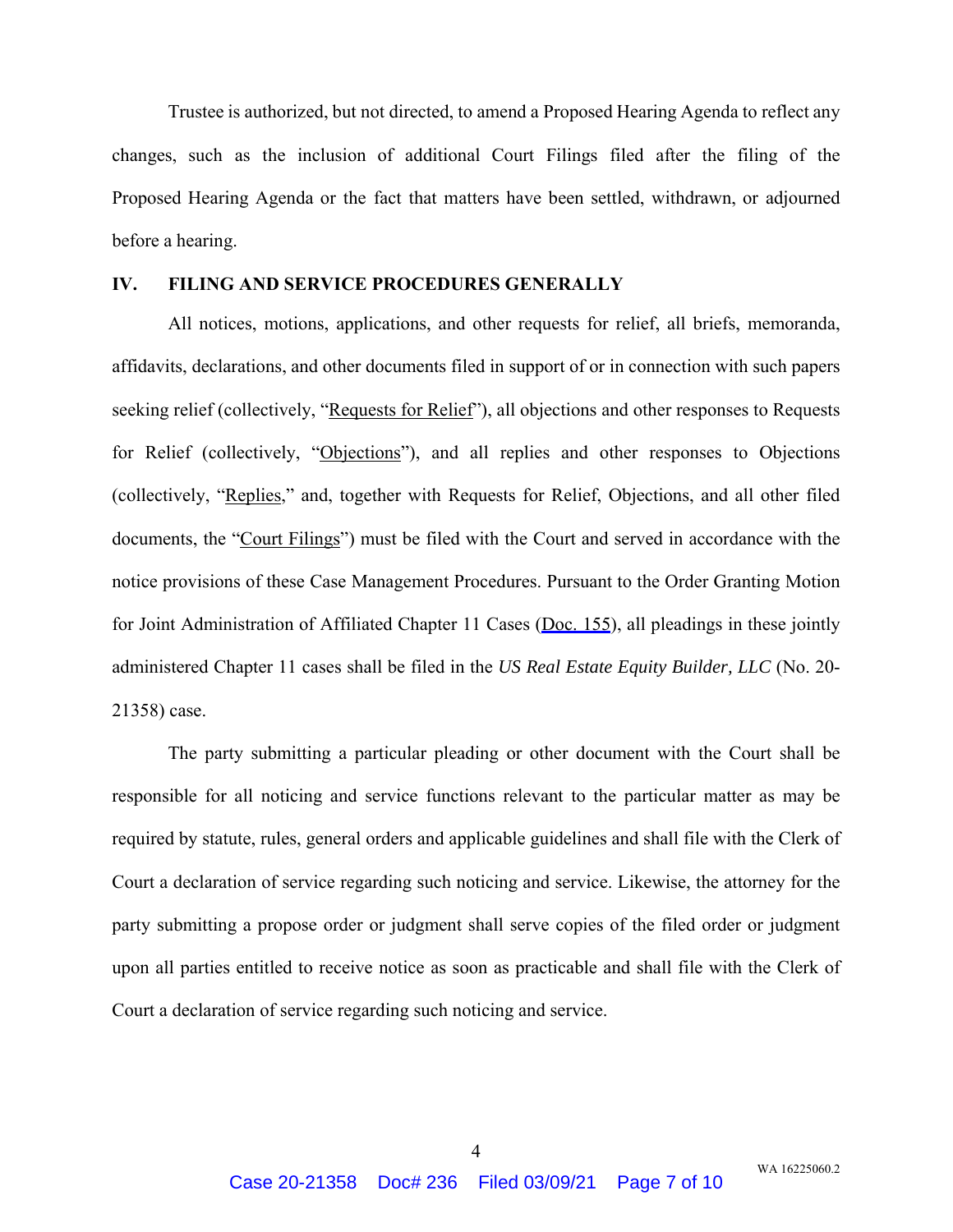## **V. FILING AND SERVICE OF REQUESTS FOR RELIEF**

### **A. Requests for Relief to Be Heard at Omnibus Hearings.**

Unless applicable statutes or rules require a longer notice period, and except as otherwise set forth in these Case Management Procedures or further order of the Court, a Request for Relief filed and served 14 or more days (without taking into consideration any additional time otherwise required pursuant to Bankruptcy Rule 9006(f)) before the next regularly scheduled Omnibus Hearing must be noticed for hearing at that Omnibus Hearing. A Request for Relief filed and served fewer than 14 days before the next regularly scheduled Omnibus Hearing will be heard at the regularly scheduled Omnibus Hearing following the next regularly scheduled Omnibus Hearing. All Requests for Relief and Filed Orders shall be served on the parties identified in the creditor mailing matrices for both cases in addition to any Affected Parties<sup>3</sup> to the extent not otherwise listed on the creditor mailing matrices. Service shall accomplished by first class mail or private mail service, at the Trustee's discretion (or the discretion of such other entity serving a Court Filing, as the case may be).

#### **B. Waiver of Filing Deadlines.**

If any Court Filing is filed and served electronically via the Court's electronic case filing system (the "Electronic Filing System"), the filing deadlines requiring three additional days' notice set forth in Bankruptcy Rule 9006 will not apply.

### **C. Notice of Motion.**

 $\overline{a}$ 

Each Request for Relief must have an accompanying notice filed with it that substantially complies with the Court's Noticing Procedure.<sup>4</sup> Each notice: (a) must set forth, if applicable, the date and time of the Objection Deadline (as defined and determined herein) and Omnibus Hearing

<sup>&</sup>lt;sup>3</sup> All entities with a particularized interest in the subject matter of the particular court filing will be treated as an "Affected Entity".

<sup>&</sup>lt;sup>4</sup> www.ksb.uscourts.gov/sites/ksb/files/MotionsDocketNoticingInstructions\_RDB.pdf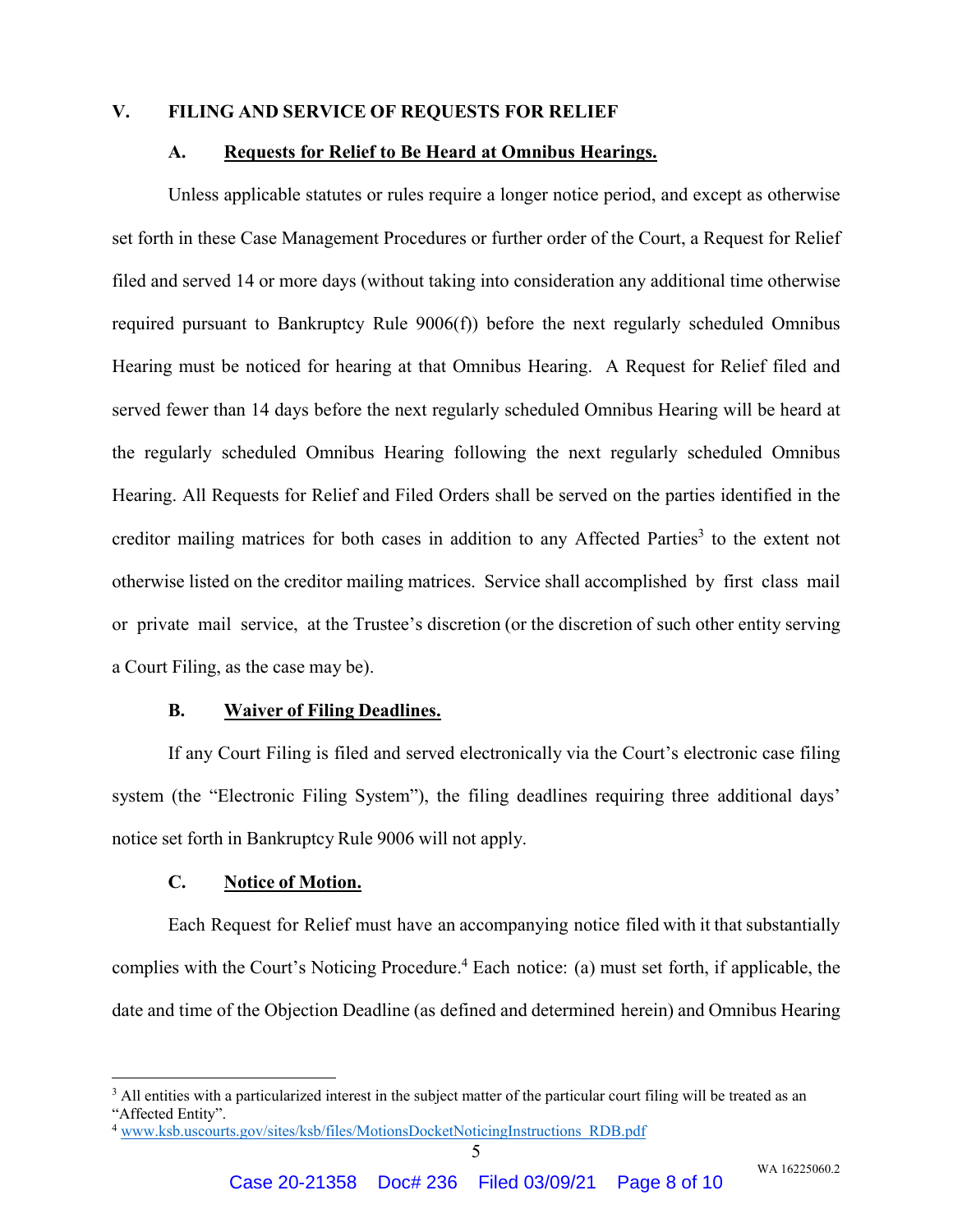Date; and (b) may include a statement that the relief requested therein may be granted without a hearing if no objection is timely filed and served in accordance with these Case Management Procedures.

## **D. Satisfaction of Section 342 of the Bankruptcy Code.**

Unless otherwise ordered by the Court, any Court Filing notice or other notice sent by Trustee will be deemed to comply with the requirements set forth in  $\S 342(c)(1)$  of the Bankruptcy Code so long as the notice includes (as a footnote or otherwise) the name, address, and last four digits of the taxpayer identification number of each Debtor.

### **E. Right to Request Special Notice Procedures.**

Nothing in these Case Management Procedures prejudices the right (a) of any entity, including Trustee, to move the Court to limit or expand notice of contested matters and adversary proceedings upon a showing of good cause, including without limitation the right to file a motion seeking emergency ex parte relief or relief upon shortened notice, or (b) of any entity to request an enlargement or reduction of any time period under Bankruptcy Rule 9006(b) or (c).

## **VI. FILING AND SERVICE OF OBJECTIONS**

Any Objection to a Request for Relief must be filed with the Court and served upon the entity filing the Request for Relief by the following deadlines (each, as applicable, the "Objection Deadline":

- 1. In the case of a Request for Relief filed 14 or more days before the date and time of the Omnibus Hearing (or other hearing, as ordered by the Court), if any, at which the matter will be heard (the "Applicable Hearing") 11:59 p.m. (prevailing Central Time) on the seventh calendar day before the Applicable Hearing;
- 2. In the case of a Request for Relief set for hearing on an expedited basis and filed fewer than 14 days before the Applicable Hearing, 12:00 p.m. (prevailing Central